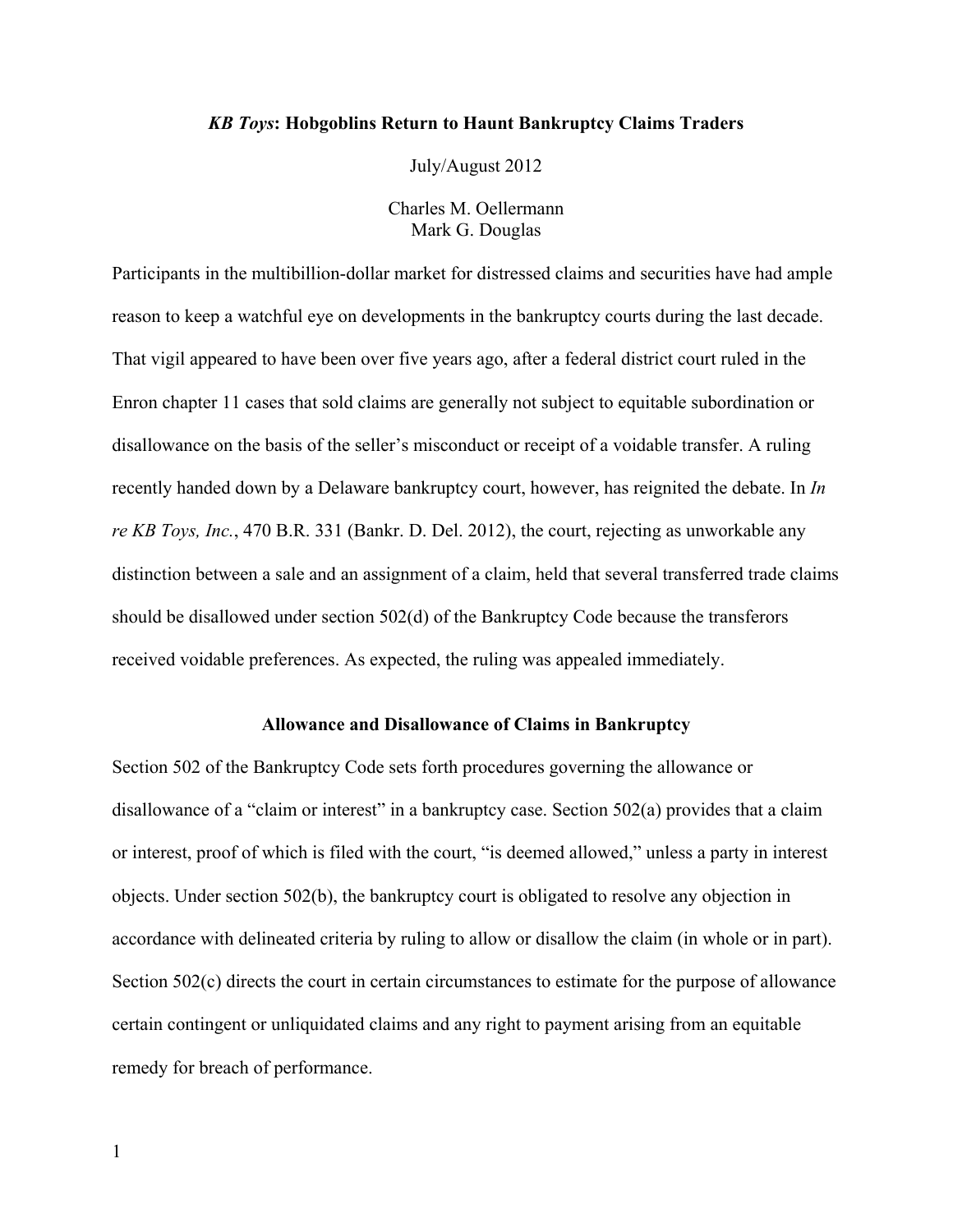Section 502(d) creates a mechanism to deal with creditors who have possession of estate property on the bankruptcy petition date or are the recipients of pre- or postbankruptcy asset transfers that can be avoided because they are fraudulent, preferential, unauthorized, or otherwise subject to forfeiture by operation of a bankruptcy trustee's avoidance powers. Section 502(d) provides as follows:

Notwithstanding subsections (a) and (b) of this section, the court shall disallow *any claim of any entity* from which property is recoverable under section 542, 543, 550, or 553 of this title or that is a transferee of a transfer avoidable under section 522(f), 522(h), 544, 545, 547, 548, 549, or 724(a) of this title, unless such entity or transferee has paid the amount, or turned over any such property, for which such entity or transferee is liable under section 522(i), 542, 543, 550, or 553 of this title. (Emphasis added.)

As noted by the Fifth Circuit Court of Appeals in *In re Davis*, 889 F.2d 658 (5th Cir. 1989), "The legislative history and policy behind Section 502(d) illustrates that the section is intended to have the coercive effect of insuring compliance with judicial orders." Similarly, 5 COLLIER ON BANKRUPTCY ¶ 502.05[2][a], at pp. 502–58 (16th ed. 2012), explains that the purpose of the provision is "to promote the pro-rata sharing of the bankruptcy estate among all creditors and the coercion of the payment of judgments obtained by the trustee."

# **Claims Trading**

The market for "distressed" debt is thriving and largely unregulated. The market has grown so much in size and scope that claims trading has become commonplace in nearly every major chapter 11 case. Sophisticated players in the market are aware of most of the risks associated with acquiring discounted debt but generally focus on the enforceability of the obligation in question and its probable payout or value in terms of bargaining leverage. These risks can often be assessed with reasonable accuracy by examining the underlying documentation, applicable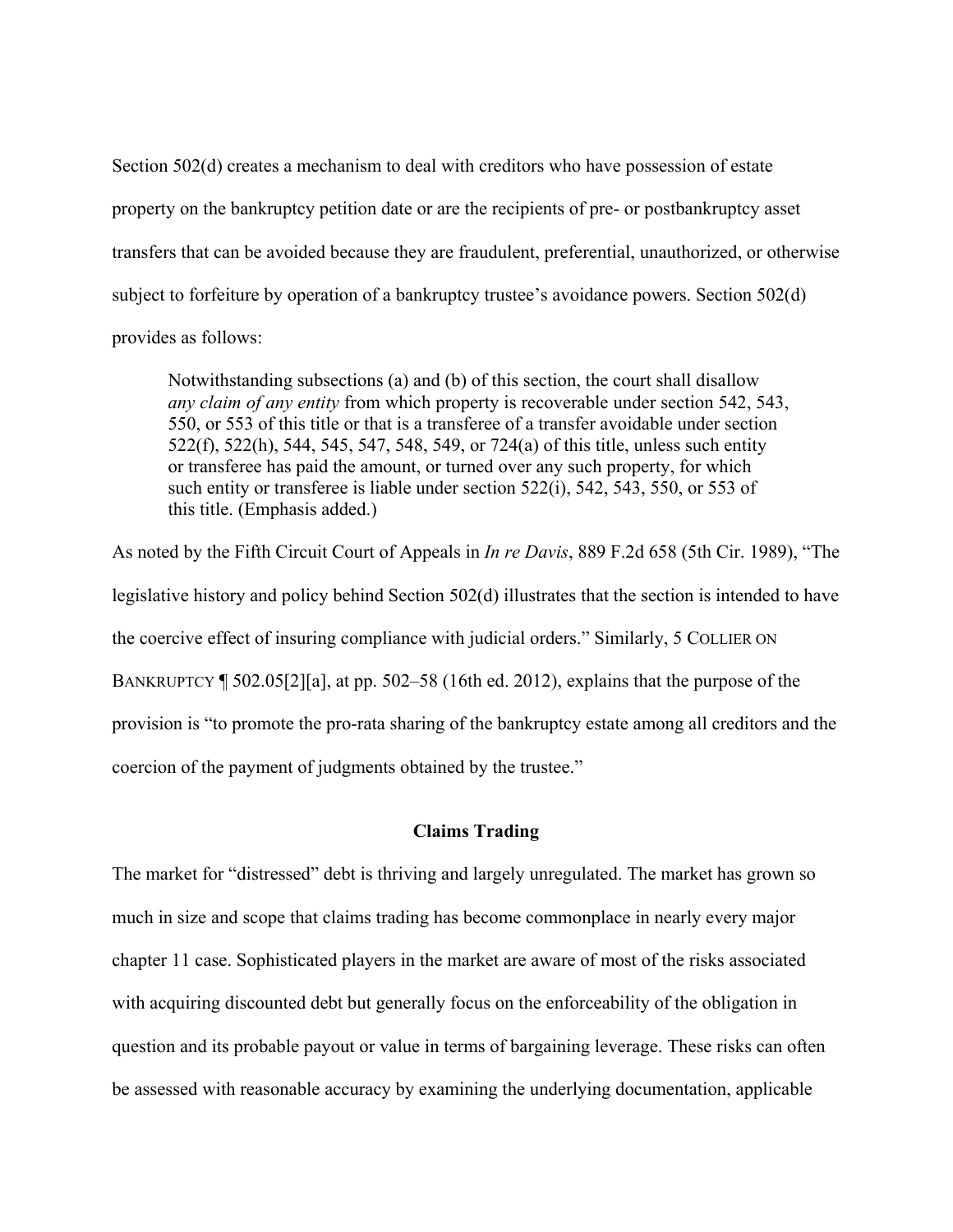nonbankruptcy law, the obligor's financial condition, and its prospects for satisfying its obligations in whole or in part. Other types of risk may be harder to quantify. For this reason, most claim-transfer agreements include a blanket indemnification clause designed to compensate the transferee if a traded claim proves to be unenforceable in whole or in part.

That eventuality, in addition to other risks associated with claims trading, has been brought into sharper focus during the last decade due to a series of controversial court rulings. Some of these decisions address the disallowance of a traded claim under section 502(d) because the original holder of the claim was the recipient of a voidable transfer. At issue in rulings construing the provision is the meaning of the phrase "any claim of any entity."

# **The Story Thus Far**

Although its precursors were lurking in the background, the bankruptcy claims-trading debate with respect to section 502(d) began in earnest during 2005 and 2006, after controversial rulings by the bankruptcy court overseeing the chapter 11 cases of failed energy broker Enron Corporation and its affiliates had traders scrambling for cover due to the potential for acquired claims to be equitably subordinated or disallowed on the basis of the seller's misconduct. *See Enron Corp. v. Springfield Associates, L.L.C. (In re Enron Corp.)*, 2005 WL 3873893 (Bankr. S.D.N.Y. Nov. 28, 2005); *Enron Corp. v. Avenue Special Situations Fund II, LP (In re Enron Corp.)*, 340 B.R. 180 (Bankr. S.D.N.Y. 2006) (collectively, "*Enron I*"). The decisions had players in the distressed-securities market rushing to limit their exposure by building stronger indemnification clauses into claims-transfer agreements.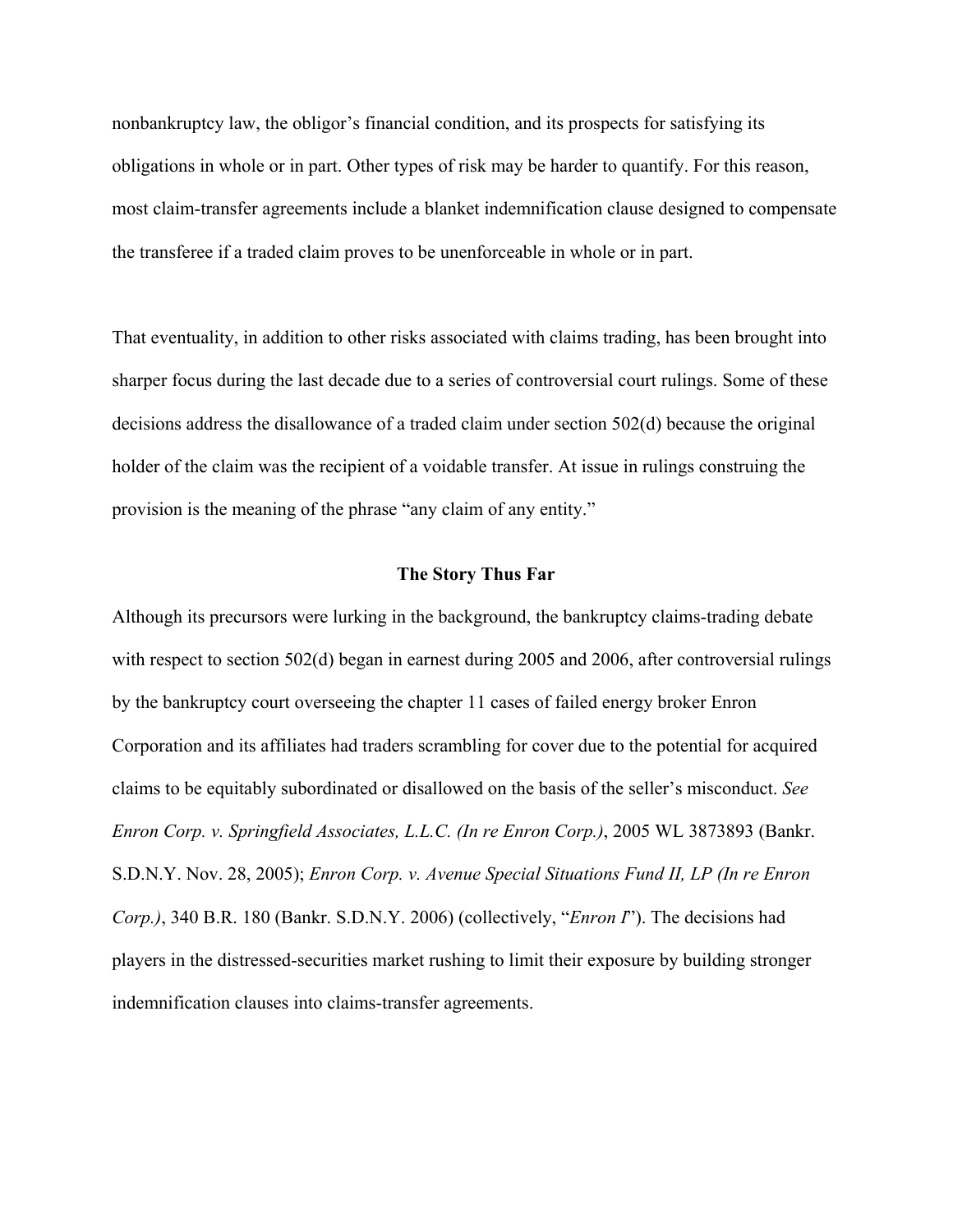The rulings' "buyer beware" approach, moreover, was greeted by a storm of criticism from lenders and traders alike, including the Loan Syndications and Trading Association; the Securities Industry Association; the International Swaps and Derivatives Association, Inc.; and the Bond Market Association. According to these groups, if *caveat emptor* is the prevailing rule of law, claims held by a bona fide purchaser can be equitably subordinated even though it may be impossible for the acquiror to know, despite having conducted rigorous due diligence, that it was buying loans from a "bad actor."

Although it garnered the most attention, *Enron I* was not the first decision to address the disallowance of assigned claims under section 502(d) of the Bankruptcy Code or its predecessor. The Eighth Circuit Court of Appeals confronted the issue more than a century ago in *Swarts v. Siegel*, 117 F. 13 (8th Cir. 1902), disallowing an assigned claim under section 57g of the Bankruptcy Act of 1898 because the original holder had received a preference, and remarking that "[t]he disqualification of a claim for allowance created by a preference inheres in and follows every part of the claim, whether retained by the original creditor or transferred to another, until the preference is surrendered."

More recently, a New York bankruptcy court reached the same conclusion under the current statute in *In re Metiom, Inc.*, 301 B.R. 634 (Bankr. S.D.N.Y. 2003), characterizing the attempted destruction of a section 502(d) claim defense by means of assignment of the claim as "a pernicious result" and observing that "[t]he assignment should not, and does not, affect the debtor's rights vis a vis the claim; it is incumbent, instead, on prospective assignees to take into account possible claim defenses when they negotiate the terms of their assignments."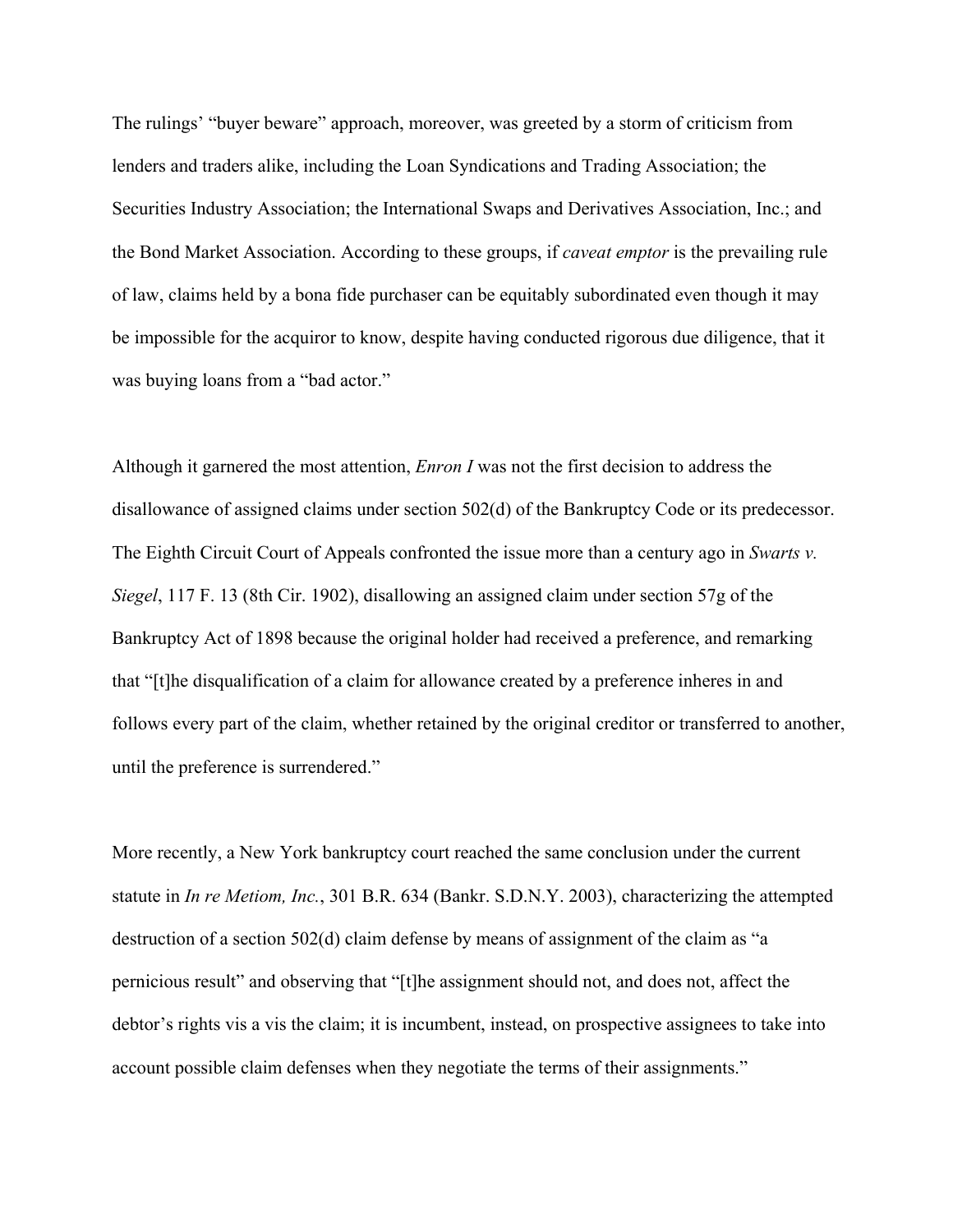The defendants in *Enron I* had relied on an unpublished opinion issued by a Texas district court in *Section 1102(A)(1) Comm. of Unsecured Creditors v. Williams Patterson, Inc. (In re Wood & Locker, Inc.)*, 1988 U.S. Dist. LEXIS 19501 (D. Tex. 1988), as support for the proposition that a claim in the hands of a transferee can be disallowed only if the transferee is subject to avoidance liability. In that case, the creditors' committee commenced preference litigation against a creditor who had assigned its claim to a bank. The bank was permitted to intervene in the avoidance action and later commenced a separate adversary proceeding seeking a declaratory judgment that it was not subject to preference liability under sections 547 and 550, and that its assigned claim could not be disallowed under section 502(d), and thus it was entitled to receive distributions under the debtor's chapter 11 plan. The bankruptcy court granted summary judgment in the bank's favor on these issues.

On appeal, the district court explained that, under the former Bankruptcy Act, a creditor had the option of: (i) retaining a preference and forgoing any distribution from the estate; or (ii) seeking recovery from the estate by filing a proof of claim. The trustee could "bring[] the creditor within the bankruptcy court's summary jurisdiction" and invoke section 57g as a defense only in the latter case. "Such is not the case under the modern Code," the district court observed, emphasizing that "the analytical tool to unlock the mysteries of Sec. 502(d) is to examine the enumerated sections to determine whether the transferee has liability. Where there is no liability under those sections, Sec. 502(d) is not triggered."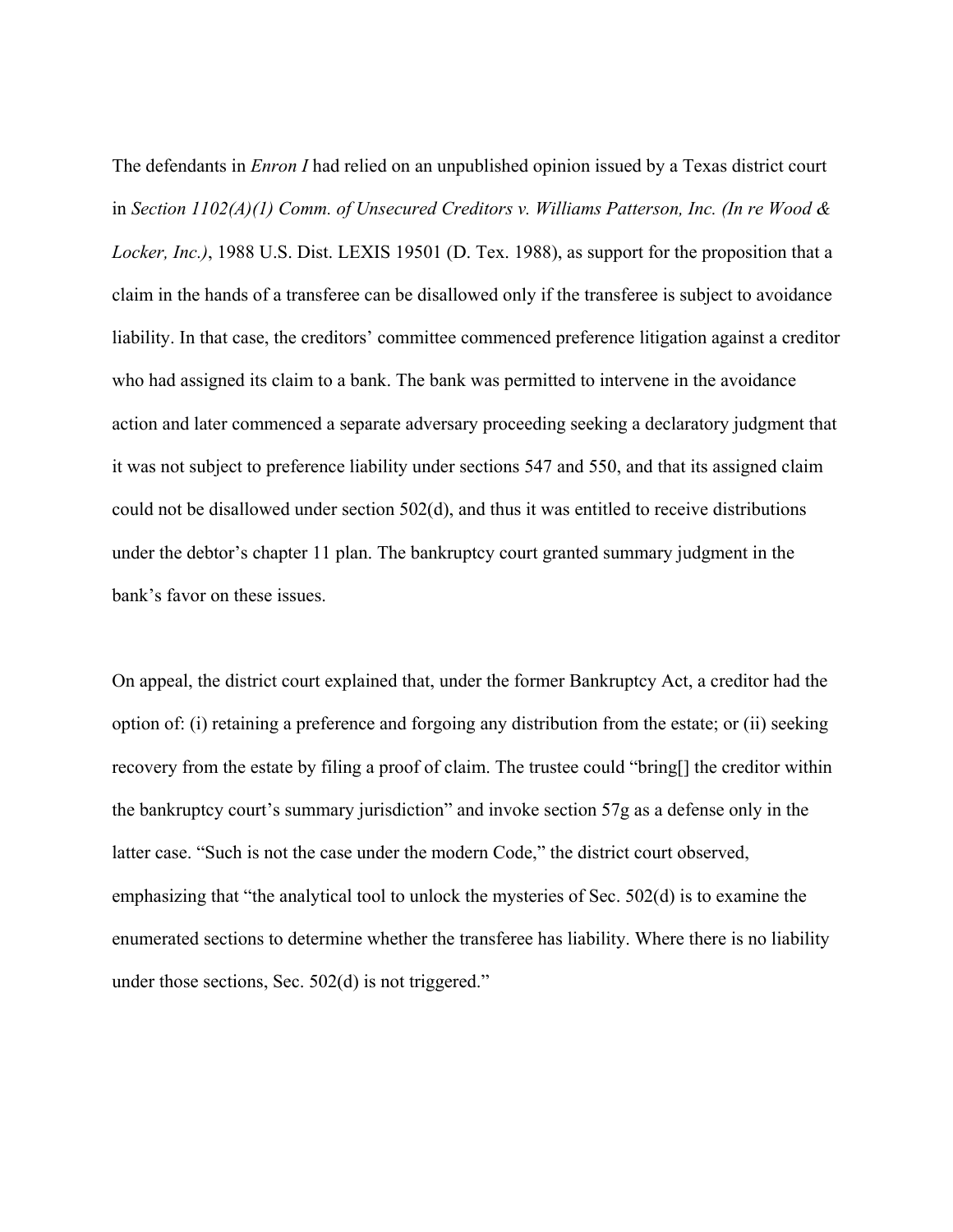The severity of the cautionary tale writ large in the bankruptcy court's *Enron* decisions was ultimately ameliorated on appeal in 2007. District judge Shira A. Scheindlin vacated *Enron I* in *Enron Corp. v. Springfield Associates, L.L.C. (In re Enron Corp.)*, 379 B.R. 425 (S.D.N.Y. 2007) ("*Enron II*"), holding that "equitable subordination under section 510(c) and disallowance under section 502(d) [of the Bankruptcy Code] are personal disabilities that are not fixed as of the petition date and do not inhere in the claim." The key determination, she explained, is whether the claim transfer is in the form of an outright sale or merely an assignment. If a claimant purchases its claim, as opposed to taking it by assignment, operation of law, or subrogation, Judge Scheindlin explained, "assignment law principles have no application with respect to personal disabilities of claimants . . . [and] purchasers are protected from being subject to the personal disabilities of their sellers." This distinction, she observed, is "particularly imperative" in the distressed-debt market, where sellers are frequently anonymous and buyers have no way of knowing whether the seller (or any preceding transferee) has engaged in misconduct or received an avoidable transfer. According to Judge Scheindlin, it is unclear how such "unknowable risk" could be priced by the market. By contrast, she explained, parties to true assignments can readily contract around the risk of subordination or disallowance by means of indemnification clauses drafted to protect the assignee. Despite Judge Scheindlin's holding, the ordeal (and the uncertainty it spawned) left a bad taste in the mouths of market participants.

The next significant development in the bankruptcy claims-trading saga was the subject of a ruling handed down by the Second Circuit Court of Appeals in September 2009. Addressing the matter before it as an issue of first impression, the court held in *ASM Capital, LP v. Ames Department Stores, Inc. (In re Ames Dept. Stores, Inc.)*, 582 F.3d 422 (2d Cir. 2009), that section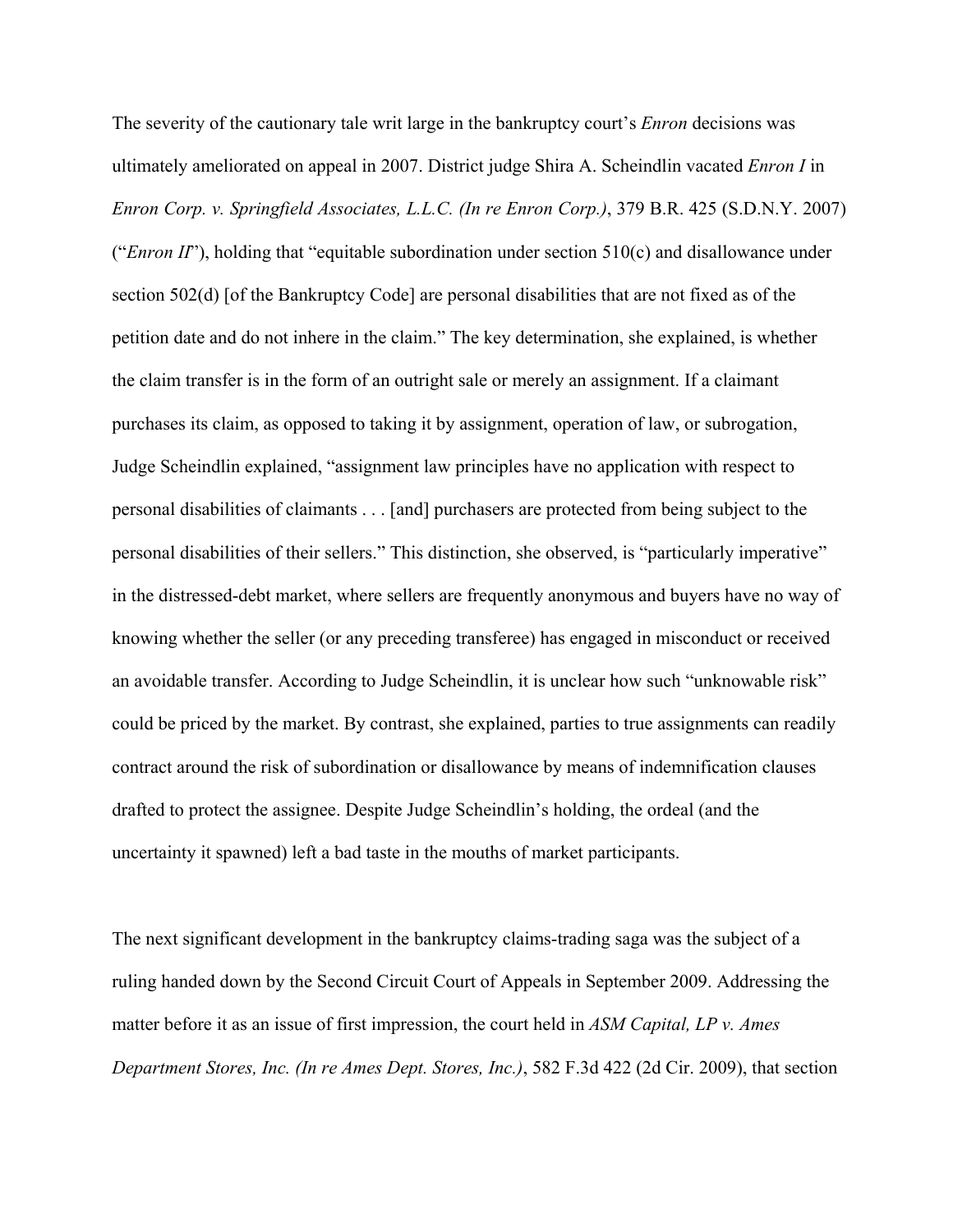502(d) does not mandate disallowance, either temporarily or otherwise, of administrative claims acquired from entities that allegedly received voidable transfers.

Although the ruling was a positive development for claims traders, the Second Circuit skirted the

\$64,000 question on claim transfers; in view of its conclusion, the court stated that:

we find it unnecessary to reach [the claim purchaser's] alternative argument that, even if section 502(d) did extend to administrative expenses under section 503(b), it could be invoked only against the recipient of the alleged preferential transfer and not against a subsequent holder of a claim that originated with the alleged transferee.

Thus, traders were left to speculate whether the Second Circuit, like the district court in *Enron II*, would have drawn any distinction between assigned and purchased claims in this context.

The latest salvo in the bankruptcy claims-trading fireworks in the context of section 502(d) was discharged by the Delaware bankruptcy court in *KB Toys*.

# *KB Toys*

KB Toys, Inc., and various related entities (collectively, the "Debtors") sought chapter 11 protection in January 2004 in Delaware. On August 18, 2005, the bankruptcy court confirmed a liquidating chapter 11 plan for the Debtors. Among other things, the plan established the "KBTI Trust" for the purpose of realizing the value of the Debtors' assets, including causes of action, for the benefit of creditors. The trustee commenced litigation against certain trade creditors between 2006 and 2008, seeking to avoid as preferential transfers various payments made by the Debtors during the 90 days prior to their chapter 11 filings.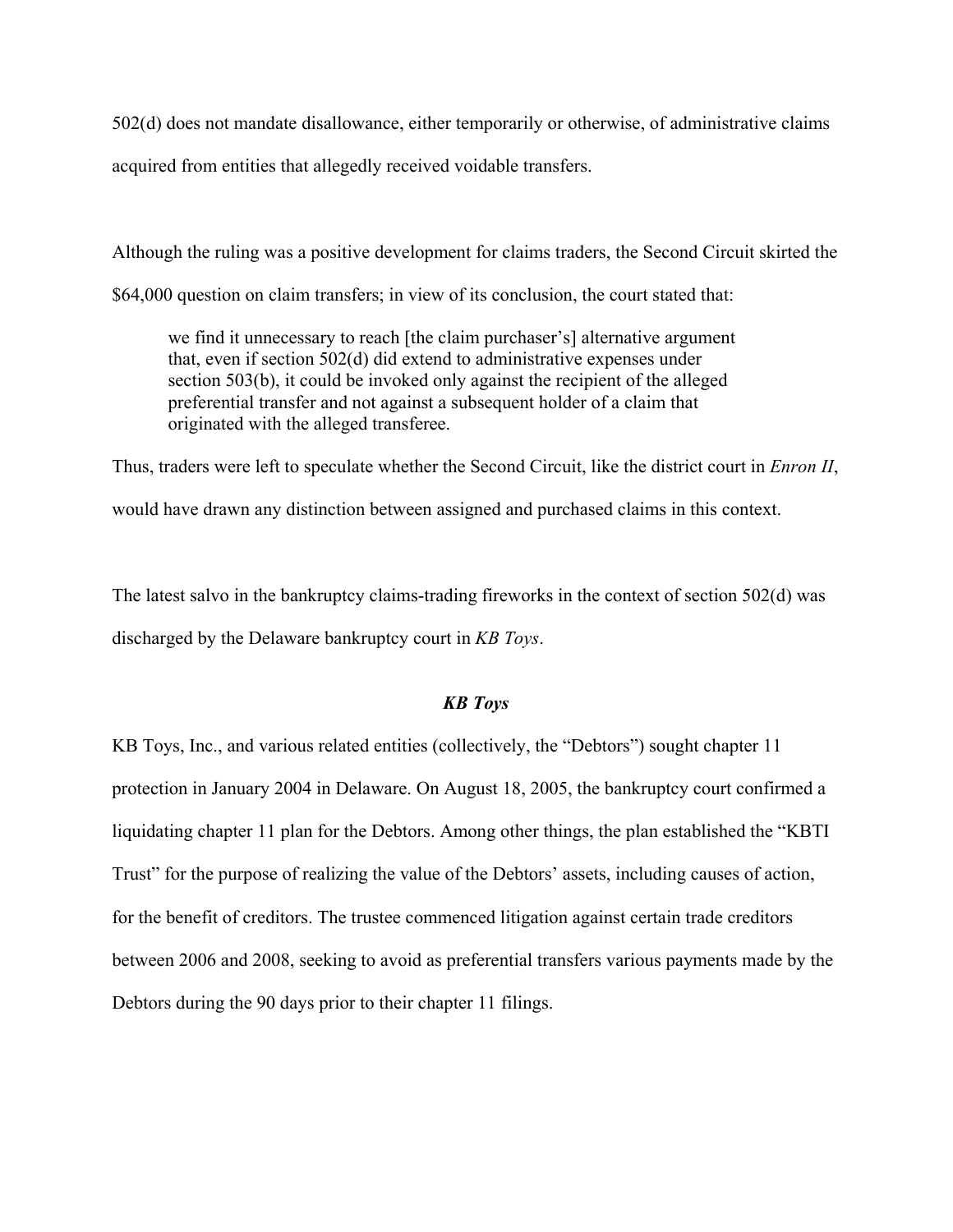Nine of those preference recipients (the "Original Holders") sold their claims (the "Sold Claims") postpetition to ASM Capital, LP, and ASM Capital II, LLP (collectively, "ASM"). ASM purchased some of the claims prior to confirmation of the Debtors' plan, acquiring others after confirmation. Some of the "assignment agreements" contained indemnification clauses, while others did not.

The court entered default or summary judgments against all of the Original Holders in the preference actions. Except for one claim that it acquired after the trustee obtained a default judgment, ASM purchased all of the claims from the Original Holders before the trustee commenced the preference litigation. The trustee sought an order disallowing the Sold Claims pursuant to section 502(d).

#### **The Bankruptcy Court's Ruling**

Bankruptcy judge Kevin J. Carey sustained the trustee's objections to the Sold Claims. The judge squarely framed the issue before him as "whether the purchaser of a trade claim holds the purchased claim subject to the same rights and disabilities, and is subject to Bankruptcy Code § 502(d) challenge, as is the original holder of the claim." More specifically, he explained, at issue is the meaning of the phrase "any claim of any entity" in section 502(d).

According to the trustee, because the provision states "claim" rather than "claimant," section 502(d) should be interpreted to mean that "a disability accompanies the claim through its journey into the hands of others." In accordance with *Enron II*, the trustee argued, the claims transferred to ASM were *assignments* and should therefore be disallowed. The trustee also contended that because KB Toys' chapter 11 filings gave ASM constructive, if not actual, knowledge of the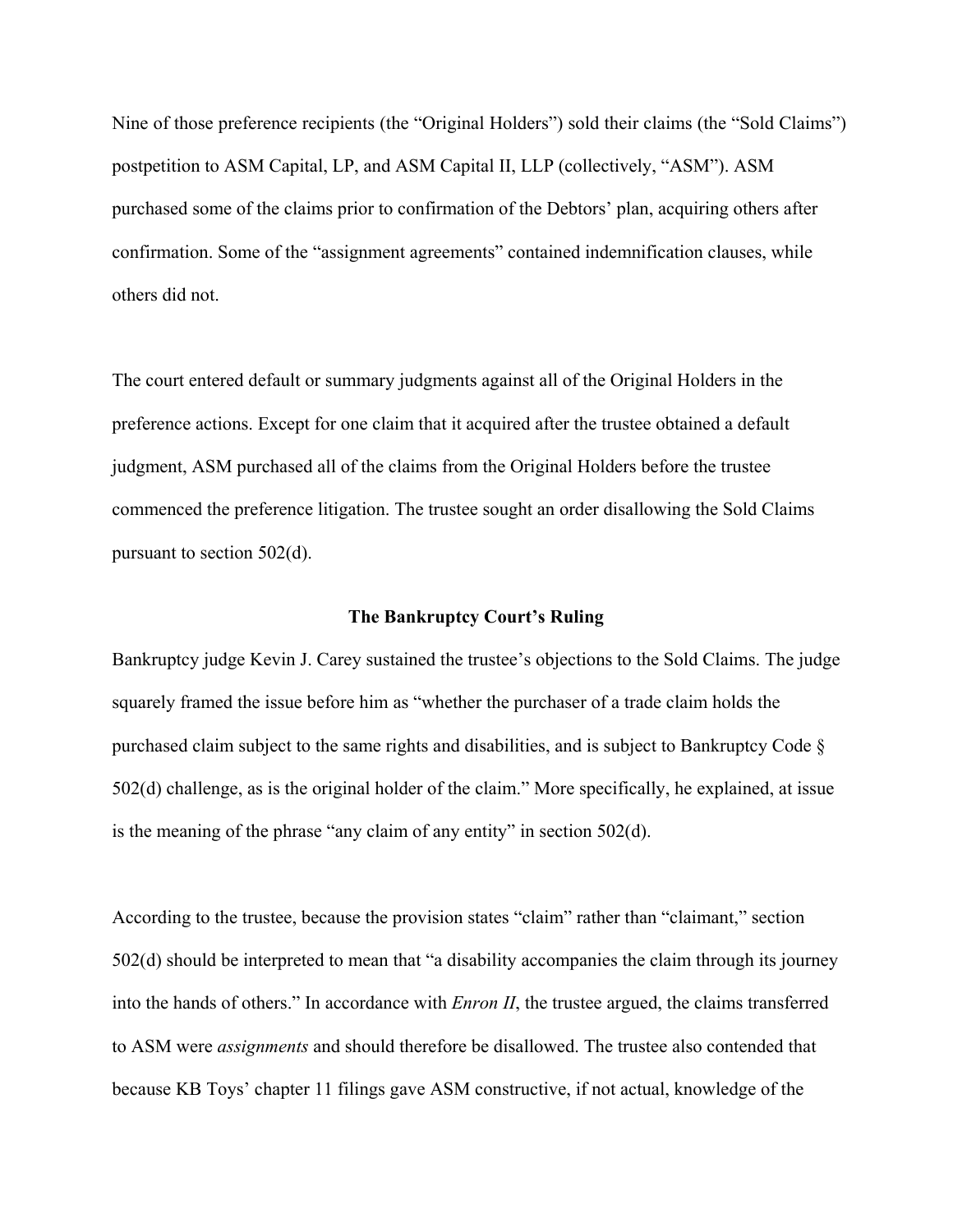preferential transfers to the Original Holders, such knowledge was evidence that ASM did not purchase the Sold Claims in good faith, and the Sold Claims should therefore be disallowed.

ASM countered that "any claim of any entity" means only the "claimant," such that any disability "rests with the original claimant." According to *Enron II*, ASM argued, the Sold Claims should not be disallowed because the claims were transferred by means of *sales* rather than *assignments*. ASM argued that the parties' intention to "sell" the claims outweighed the fact that each of the transfer documents was entitled an "Assignment Agreement" and referred to the parties as "assignor" and "assignee." Although "assignment" and "sale" are often used interchangeably in claim-transfer agreements, ASM contended, claim transfers are always "sales."

Acknowledging that there is a disagreement as to the meaning of section 502(d), Judge Carey ruled in favor of ASM, observing that:

I agree with the analysis and conclusions of the courts in *Metiom* and *Enron I* . . . : the plain language, legislative history, and decisional law support the view that a claim in the hands of a transferee has the same rights and disabilities as the claim had in the hands of the original claimant. Disabilities attach to and travel with the claim.

The judge examined the legislative provenance of section 502(d), explaining that the provision's predecessor—section 57g of the Bankruptcy Act—required disallowance of a particular "claim," indicating that "disabilities travel with claims." He also examined relevant case law, including *Swarts*; subsequent decisions holding that a claim assignee stands in the shoes of, and is subject to the same defenses that can be raised against, an assignor; *Metiom*; *Enron I*; and *Enron II*.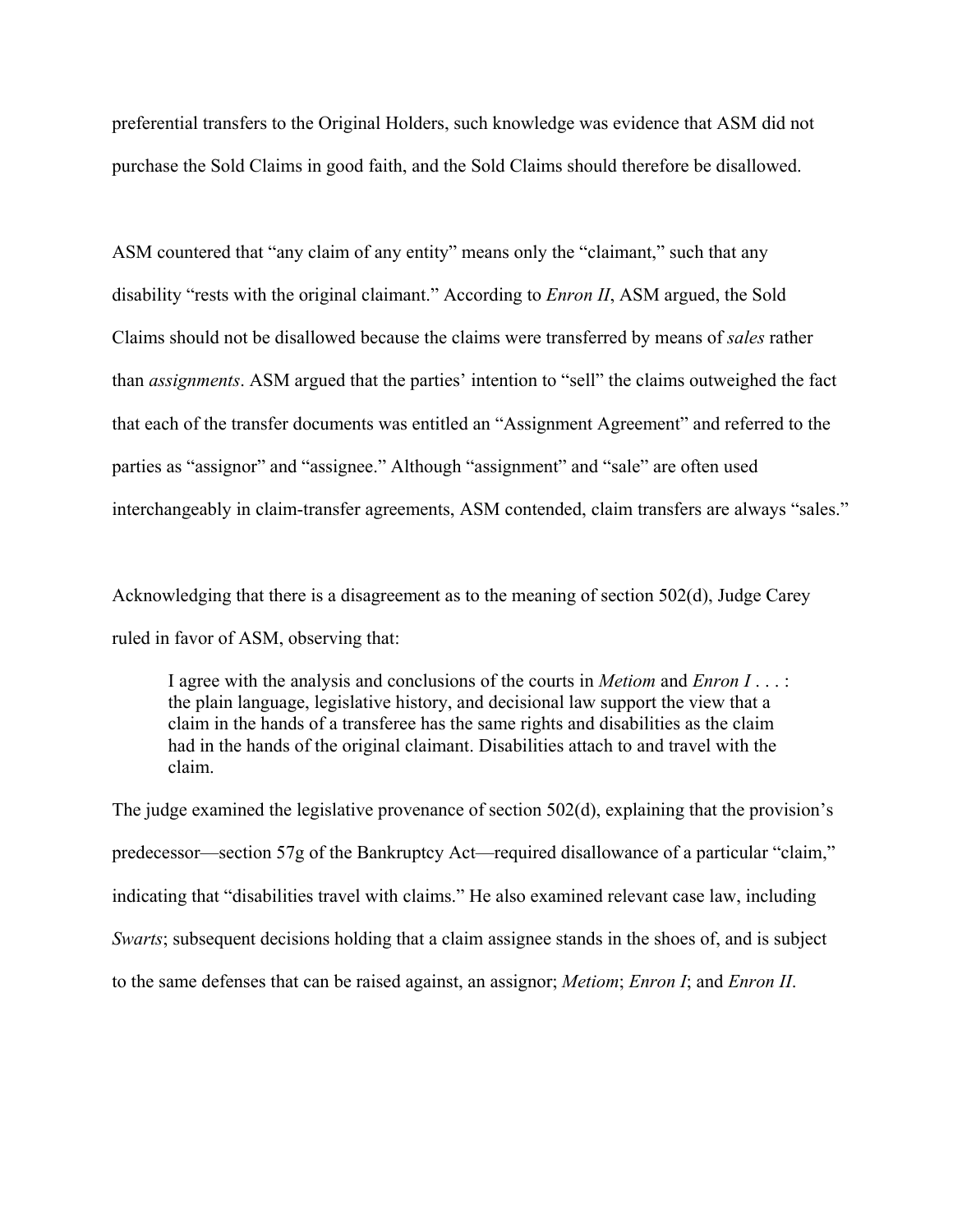In determining whether a traded claim is subject to disallowance under section 502(d), Judge Carey distanced his ruling from the district court's rationale in *Enron II* that distinguished between sales and assignments. "The terms 'assignment' and 'sale' are not easily distinguishable," he wrote, and although the Bankruptcy Code defines neither term, the definition of "transfer" in section 101(54)(D) arguably includes both assignments and sales. Moreover, Judge Carey emphasized, "In this context, use of any distinction between the two terms has been widely criticized."

Judge Carey also took issue with the *Enron II* court's determination that burdening the transferee of a claim with a disability imposed on a claim by the transferor would disrupt the distresseddebt markets:

Buyers of debt, in the Court's experience, are highly sophisticated entities fully capable of performing due diligence before any acquisition. However, even without *any* due diligence, today's claim purchasers are aware of the ever-present possibility of avoidance actions based on preference liability or fraudulent conveyances. Under the circumstances now before me, the assertion that subjecting transferred claims to  $\S$  502(d) disallowance would cause disruption in the claims trading market is a hobgoblin without a house to haunt.

According to Judge Carey, in their chapter 11 schedules and statements, the Debtors put ASM and all other potential buyers of trade claims on constructive, if not actual, notice of potential avoidance claims against the Original Holders. ASM, he wrote, "could have discovered the potential for disallowance with very little due diligence and factored the potential for disallowance into the price it paid for the trade claims." The fact that ASM used indemnity clauses in some of the assignment contracts, the judge explained, indicated that ASM "had sufficient understanding and leverage to negotiate for such provisions," and in cases where it elected not to do so, "ASM may have other remedies or chose to bear the risk." According to Judge Carey, allowing claims under these circumstances—in other words, evading a section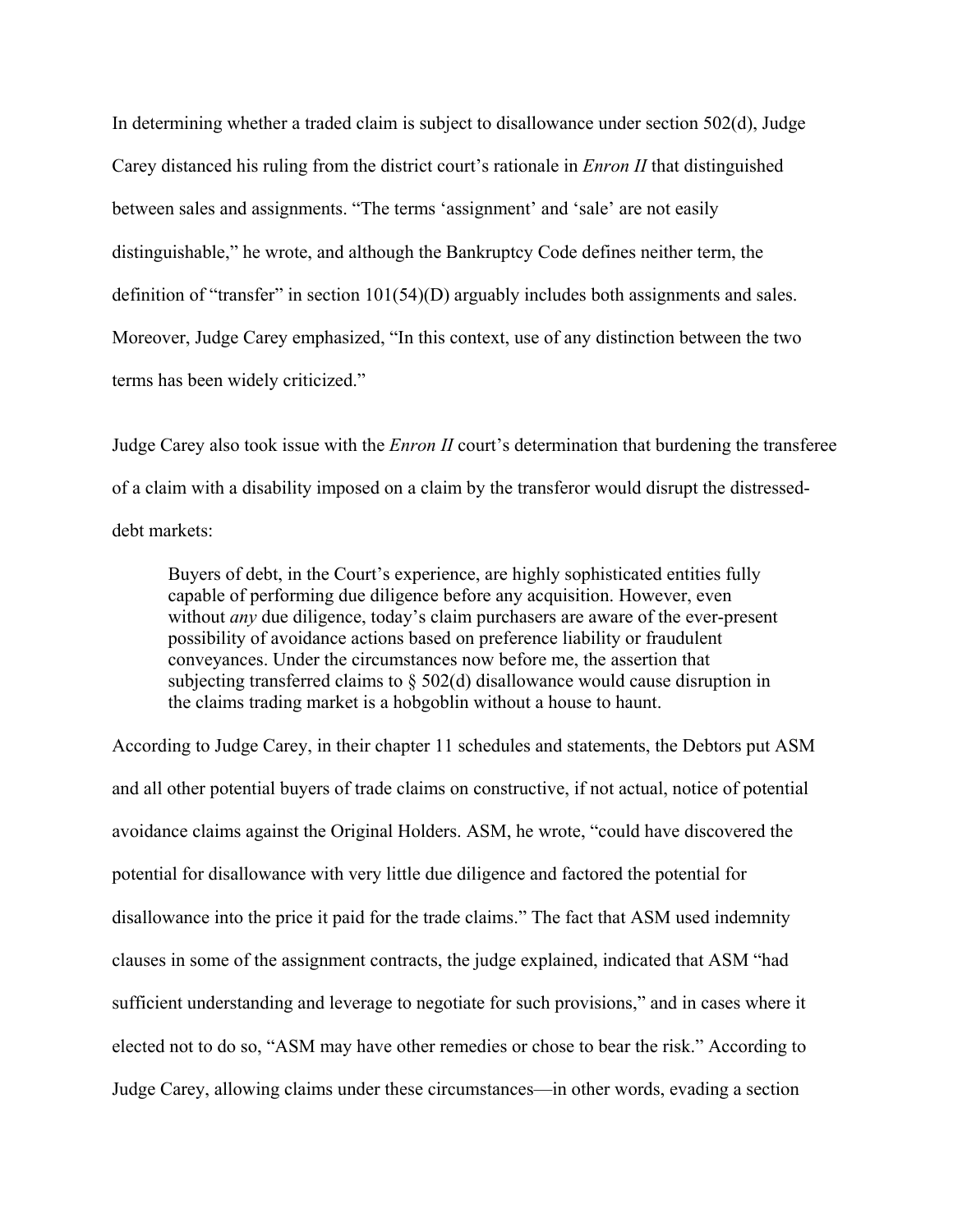502(d) challenge—would make the estate the claim purchaser's insurer, "providing the claim purchaser and the seller with a benefit for which neither paid."

Finally, Judge Carey rejected ASM's argument that the Sold Claims should not be disallowed because ASM purchased the claims in "good faith," and section 502(d) expressly incorporates the good-faith-purchaser defense set forth in section 550(b) of the Bankruptcy Code. In doing so, he agreed with the court's reasoning in *Enron I*, remarking that:

A purchaser of claims in a bankruptcy is well aware (or should be aware) that it is entering an arena in which claims are allowed and disallowed in accordance with the provisions of the Bankruptcy Code and the decisional law interpreting those provisions. Under such conditions, a claims purchaser is not entitled to the protections of a good faith purchaser.

### **Outlook**

The partial sigh of relief collectively exhaled by claims traders in the wake of the district court's ruling in *Enron II* has now been supplanted by the same sort of chagrin with which traders greeted *Enron I*. Even so, the story is far from over. ASM immediately appealed the ruling in *KB Toys*, so we can expect the Delaware district court to weigh in on the issue in the relatively near future. In the meantime, one unhappy ramification of *KB Toys* for traders is that courts in New York and Delaware now have different rules regarding the application of section 502(d) to traded claims. What impact the competing regimes will have on bankruptcy claims trading in those venues remains to be seen. To be sure, however, traders will likely pay greater attention to the indemnity provisions in claim-transfer agreements in an effort to limit their exposure.

Notably, the *KB Toys* court was careful to limit its ruling to "trade claims." In a footnote, Judge Carey wrote: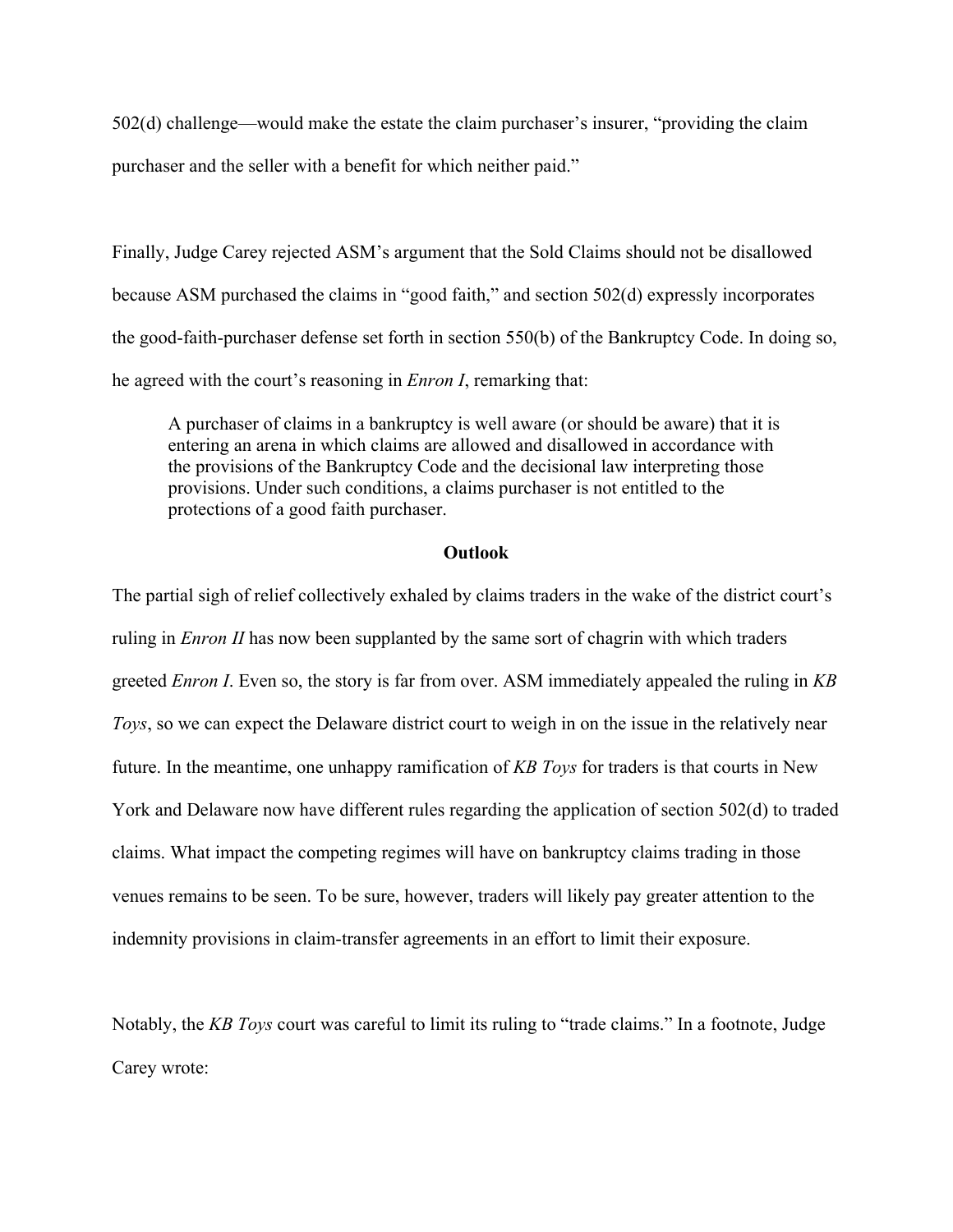The claims before me in this matter are trade claims purchased from the original holders of such claims. I make no determination about whether the same result should ensue in circumstances involving other types of transferred claims. It seems that the drafters of the Bankruptcy Rules also recognized when public markets might be affected. For example, publicly traded note, bond and debenture claims are excluded from the disclosure requirements of Fed. R. Bankr. P. 3001(e), presumably to facilitate trading of public securities.

The viability of the *KB Toys* approach in cases involving securities or claims other than trade claims is not clear. In dicta, the court in *Enron I* suggested that the same rule should apply to transferred claims based upon bonds or notes because "the post-petition purchaser of such debt instruments either knows or should know that the issuer of these securities is a debtor, so the prices of these transfers would reflect the attendant risks that the claims [might be disallowed]." Even so, the court did not hazard an opinion on whether a different rule would apply if a note or bond is traded before the debtor files for bankruptcy, when the purchaser has less reason to be aware of anything other than the possibility that the obligor may file a bankruptcy case.

Rulings addressing section 502(d) were not the only notable developments of interest to claims traders during the recent past. For example, in *In re M. Fabrikant & Sons, Inc.*, 385 B.R. 87 (Bankr. S.D.N.Y. 2008), a New York bankruptcy court took a hard look for the first time at the standard transfer forms and definitions contained in nearly every bank-loan transfer agreement, ruling that a seller's reimbursement rights were transferred along with the debt. The ruling indicated that the rights assigned to a buyer using the standard transfer forms are broad and include contingent (and even postpetition) claims. The decision also fortified the conventional wisdom that transfer documents should be drafted carefully to spell out explicitly which rights, claims, and interests are not included in the sale.